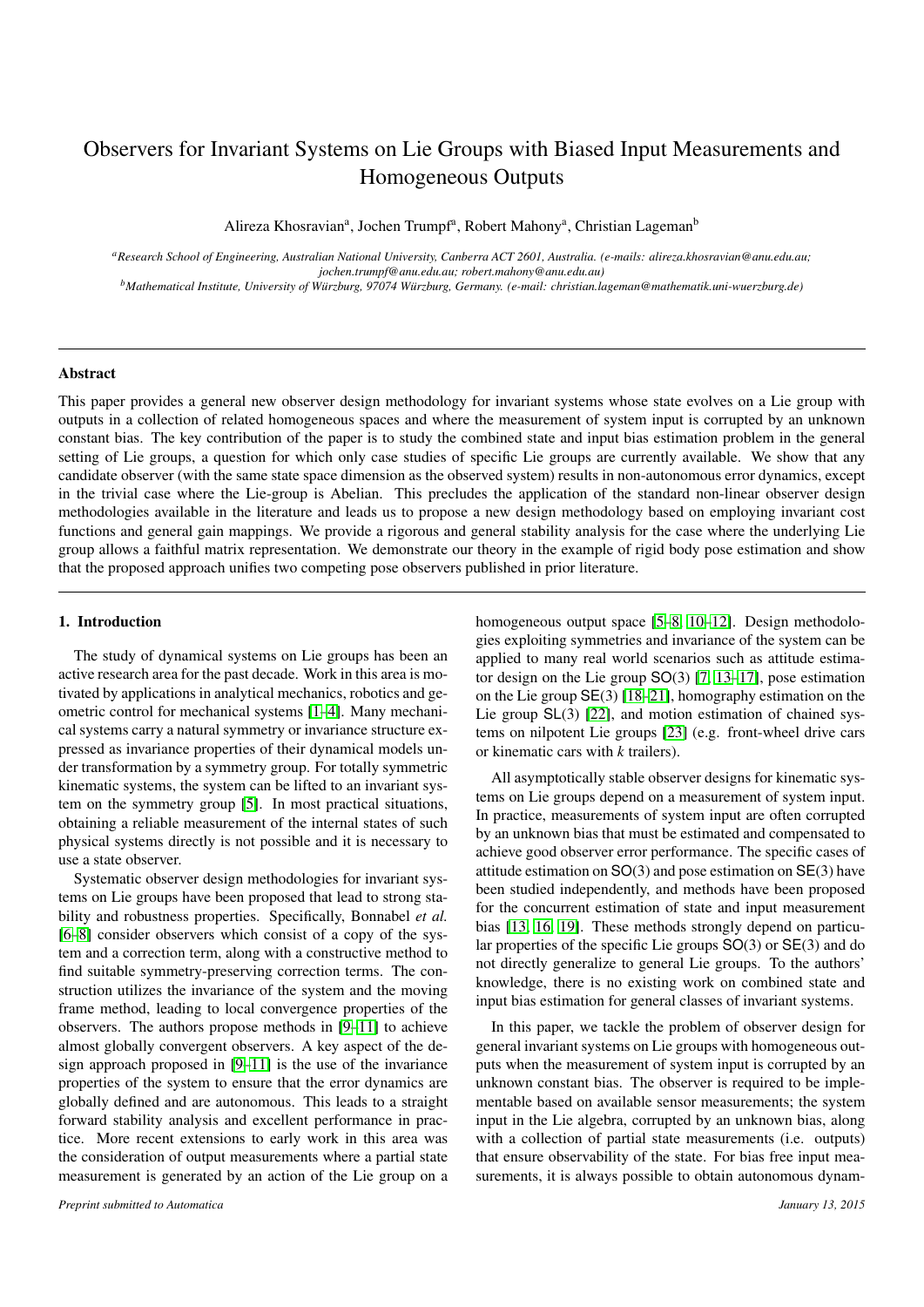ics for the standard error [\[9–](#page-7-5)[11\]](#page-7-6), and previous observer design methodologies for systems on Lie groups rely on the autonomy of the resulting error dynamics. However, for concurrent state and input measurement bias estimation, we show that *any* implementable candidate observer (with the same state space dimension as the observed system) yields non-autonomous error dynamics unless the Lie group is Abelian (Theorem [4.1\)](#page-2-0). This result explains why the previous general observer design methodologies for the bias-free case do not apply and why the special cases considered in prior works [\[19,](#page-7-17) [20\]](#page-7-18) do not naturally lead to a general theory.

We go on to show that, despite the nonlinear and nonautonomous nature of the error dynamics, there is a natural choice of observer for which we can prove exponential stability of the error dynamics (Theorems [5.1](#page-3-0) and [5.2\)](#page-3-1). The approach taken employs a general gain mapping applied to the differential of a cost function rather than the more restrictive gradient-like innovations used in prior work [\[9](#page-7-5)[–12\]](#page-7-8). We also propose a systematic method for construction of invariant cost functions based on lifting costs defined on the homogeneous output spaces (Proposition [6.1\)](#page-4-0). To demonstrate the generality of the proposed approach we consider the problem of rigid body pose estimation using landmark measurements when the measurements of linear and angular velocity are corrupted by constant unknown biases. We show that for specific choices of gain mappings the resulting observer specializes to either the gradient-like observer of [\[20\]](#page-7-18) or the non-gradient pose estimator proposed in [\[19\]](#page-7-17), unifying these two state-of-the-art application papers in a single framework that applies to any invariant kinematic system on a Lie-group. Stability of estimation error is proved for the case where the Lie group allows a faithful matrix representation.

The paper is organized as follows. After briefly clarifying our notation in Section [2,](#page-1-0) we formulate the problem in Section [3.](#page-1-1) A standard estimation error is defined and autonomy of the resulting error dynamics is investigated in section [4.](#page-2-1) We introduce the proposed observer in Section [5](#page-3-2) and investigate the stability of observer error dynamics. Section [6](#page-4-1) is devoted to the systematic construction of invariant cost functions. A detailed example in Section [7](#page-5-0) and brief conclusions in Section [8](#page-7-19) complete the paper. A preliminary version of this work was presented at the CDC 2013 [\[12\]](#page-7-8).

# <span id="page-1-0"></span>2. Notations and Definitions

Let *G* be a finite-dimensional real connected Lie group with associated Lie algebra g. Denote the identity element of *G* by *I*. Left (resp. right) multiplication of  $X \in G$  by  $S \in G$  is denoted by  $L_S X = S X$  (resp.  $R_S X = X S$ ). The Lie algebra g can be identified with the tangent space at the identity element of the Lie group, i.e.  $g \cong T_I G$ . For any  $u \in g$ , one can obtain a tangent vector at  $S \in G$  by left (resp. right) translation of *u* denoted by  $S[u] := T_I L_S[u] \in T_S G$  (resp.  $[u]S := T_I R_S[u] \in T_S G$ . The element inside the brackets [.] denotes the vector on which a linear mapping (here the tangent map  $T_I L_S : \mathfrak{g} \to T_S G$  or  $T_I R_S : \mathfrak{g} \to T_S G$  acts. The adjoint map at the point  $S \in G$  is denoted by  $Ad_S : \mathfrak{g} \to \mathfrak{g}$  and is defined

by  $\text{Ad}_{S}[u] := S[u]S^{-1} = T_{S}R_{S^{-1}}[T_{I}L_{S}[u]] = T_{S}R_{S^{-1}} \circ T_{I}L_{S}[u]$ where ∘ denotes the composition of two maps. For a finitedimensional vector space *V*, we denote its corresponding dual and bidual vector spaces by  $V^*$  and  $V^{**}$  respectively. A linear map  $F: V^* \to V$  is called positive definite if  $v^*[F[v^*]] > 0$  for all  $0 \neq v^* \in V^*$ . The dual of *F* is denoted by  $F^* : V^* \to V^{**}$  and all  $0 \neq v^* \in V^*$ . The dual of *F* is denoted by  $F^* \colon V^* \to V^{**}$  and is defined by  $F^*[v^*] = v^* \circ F$ . The linear map *F* is called symmetric (resp. anti-symmetric) if  $v^*[F[w^*]] = w^*[F[v^*]]$  (resp.  $v^*[F[w^*]] = -w^*[F[v^*]]$ ) for all  $v^*, w^* \in V^*$ , and it is called<br>symmetric positive definite if it is symmetric and positive defisymmetric positive definite if it is symmetric and positive definite. We can extend the above notion of symmetry and positiveness to linear maps  $H: W \to W^*$  as well. Defining  $V := W^*$ , *H* is called positive definite if  $H^*$ :  $V^* \to V$  is positive definite and it is called symmetric if  $H^*$  is symmetric. Positive definite cost functions on manifolds are also used in the paper and should not be mistaken with positive definite linear maps.

#### <span id="page-1-1"></span>3. Problem Formulation

We consider a class of left invariant systems on *G* given by

<span id="page-1-2"></span>
$$
\dot{X}(t) = X(t)u(t), \qquad X(t_0) = X_0,\tag{1}
$$

where  $u \in \mathfrak{g}$  is the system input and  $X \in G$  is the state. Although the ideas presented in this paper are based on the above left invariant dynamics, they can easily be modified for right invariant systems as was done for instance in [\[9\]](#page-7-5). We assume that  $u: \mathbb{R}^+ \to \mathfrak{g}$  is continuous and hence a unique solution for [\(1\)](#page-1-2) exists for all  $t \ge t_0$  [\[24\]](#page-7-20). In most kinematic mechanical systems, *u* models the velocity of physical objects. Hence, it is reasonable to assume that *u* is bounded and continuous.

Let  $M_i$ ,  $i = 1, \ldots, n$  denote a collection of *n* homogeneous<br>aces of *G* termed *output* spaces. Denote the outputs of sysspaces of *G*, termed *output spaces*. Denote the outputs of sys-tem [\(1\)](#page-1-2) by  $y_i \in M_i$ . Suppose each output provides a partial measurement of *X* via

$$
y_i = h_i(X, \mathring{y}_i) \tag{2}
$$

where  $\dot{y}_i \in M_i$  is the constant (with respect to time) reference output associated with  $y_i$  and  $h_i$  is a right action of *G* on  $M_i$ , i.e.  $h_i(I, y_i) = y_i$  and  $h_i(XS, y_i) = h_i(S, h_i(X, y_i))$  for all  $y_i \in M_i$ and all  $X, S \in G$ . To simplify the notation, we define the combined output  $y := (y_1, \ldots, y_n)$ , the combined reference output  $\hat{y} := (\hat{y}_1, \ldots, \hat{y}_n)$ , and the combined right action  $h(X, \hat{y})$  :=  $(h_1(X, \hat{y}_1), \ldots, h_n(X, \hat{y}_n))$ . The combined output *y* belongs to the orbit of *G* acting on the product space  $M_1 \times M_2 \times \ldots \times M_n$  containing  $\hat{y}$ , that is  $M := \{y \in M_1 \times M_2 \times \ldots \times M_n | y = h(X, \hat{y}), X \in$  $G$   $\subset M_1 \times M_2 \times \ldots \times M_n$ . Note that the combined action *h* of *G* defined above is transitive on *M*. Hence, *M* is a homogeneous space of *G* while  $M_1 \times M_2 \times \ldots \times M_n$  is not necessarily a homogeneous space of *G* [\[25\]](#page-7-21).

We assume that measurements of the system input are corrupted by a constant unknown additive bias. That is

<span id="page-1-3"></span>
$$
u_y = u + b \tag{3}
$$

where  $u_y \in \mathfrak{g}$  is the measurement of *u* and  $b \in \mathfrak{g}$  is the unknown bias. In practice, bias is slowly time-varying but it is common to assume that *b* is constant for observer design and analysis.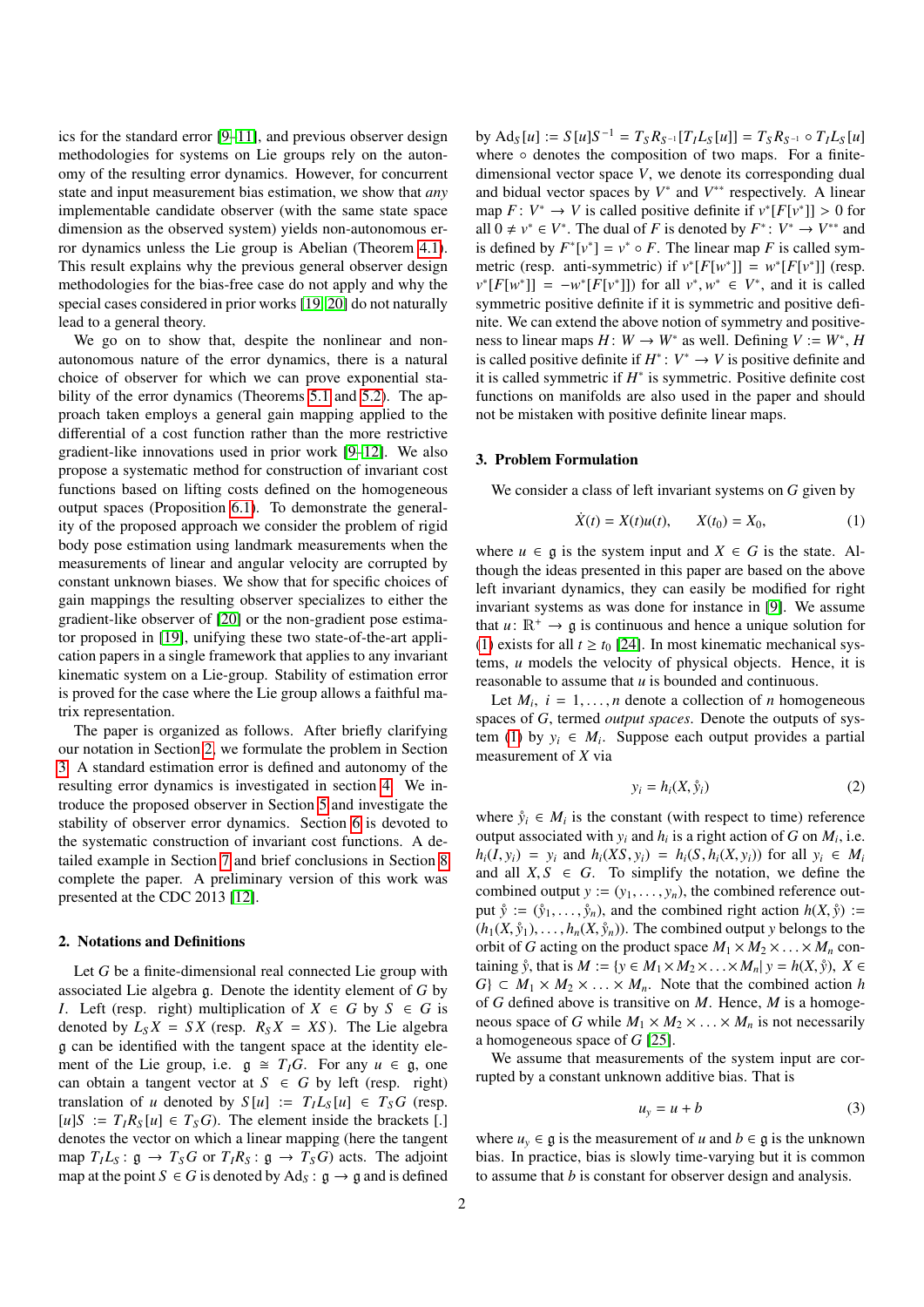We investigate the observer design problem for concurrent estimation of *X* and *b*. The observer should be *implementable* based on sensor measurements. This is important since the actual state *X*  $\in$  *G* and the actual input *u*  $\in$  *g* are not available for measurement and only the partial measurements  $y_1, \ldots, y_n$  and the biased input  $u<sub>y</sub>$  are directly measured. We consider the following general class of implementable observers with the same state space dimension as the observed system.

$$
\dot{\hat{X}} = \gamma(\hat{X}, y, \hat{y}, \hat{b}, u_y, t)
$$
\n(4a)

$$
\dot{\hat{b}} = \beta(\hat{X}, y, \hat{y}, \hat{b}, u_y, t) \tag{4b}
$$

where  $\hat{X}$  and  $\hat{b}$  are the estimates of *X* and *b*, respectively, and  $\gamma$ :  $G \times M \times M \times g \times g \times \mathbb{R} \to TG$  and  $\beta$ :  $G \times M \times M \times g \times g \times \mathbb{R} \to g$ are parameterized vector fields on *G* and g, respectively. Note that  $\hat{X}$ ,  $y$ ,  $\hat{y}$ ,  $\hat{b}$ ,  $u$ <sub>*y*</sub> and *t* are all available for implementation of the observer in practical scenarios. We refer to [\(4a\)](#page-2-2) and [\(4b\)](#page-2-3) as the *group estimator* and the *bias estimator*, respectively.

<span id="page-2-12"></span>Example 3.1 (Pose Estimation on SE(3)). *Estimating the position and attitude of a rigid body has been investigated by a range of authors during the past decades, see, e.g., [\[18–](#page-7-12) [21,](#page-7-13) [26\]](#page-7-22). The full 6-DOF pose kinematics of a rigid body can be modeled as an invariant system on the special Euclidean group* SE(3) *[\[9,](#page-7-5) [19,](#page-7-17) [21,](#page-7-13) [26\]](#page-7-22). The Lie group* SE(3) *has a representation as a semi-direct product of*  $SO(3)$  *and*  $\mathbb{R}^3$  *given by*  $SE(3) = \{(R, p) | R \in SO(3), p \in \mathbb{R}^3\}$  [\[27\]](#page-7-23)*. Consider the group*<br>multiplication on  $SE(3)$  given by  $R_{SC}$   $(R, p) = L_{CS}$   $(S, q) =$ *multiplication on* **SE**(3) *given by*  $R_{(S,q)}(R, p) = L_{(R,p)}(S, q)$  =  $(RS, p + Rq)$  *for any*  $(R, p), (S, q) \in SE(3)$ *. The identity element of*  $SE(3)$  *is represented by*  $(I_{3\times3}, 0_3)$  *and the inverse of an element* (*R*, *p*)  $\in$  **SE**(3) *is given by* (*R*, *p*)<sup>-1</sup> = (*R*<sup>T</sup>, −*R*<sup>T</sup>*p*)*. The*<br>*Lie glashed of* **SE**(3) *is identified with*  $\epsilon e$ (3) − *l*(O V)| O ∈ *Lie algebra of*  $SE(3)$  *is identified with*  $se(3) = \{(\Omega, V) | \Omega \in$  $\mathfrak{so}(3), V \in \mathbb{R}^3$  where  $\mathfrak{so}(3)$  *denotes the Lie algebra of*  $SO(3)$  *represented as the set of skew symmetric*  $3 \times 3$  *matrices with represented as the set of skew-symmetric* 3 × 3 *matrices with zero trace.*

*Let R be a rotation matrix corresponding to the rotation from the body-fixed frame to the inertial frame and suppose that p represents the position of the rigid body with respect to the inertial frame and expressed in the inertial frame. The left-invariant kinematics of a rigid body on* SE(3) *is formulated as*

$$
(\dot{R}, \dot{p}) = T_I L_{(R,p)}(\Omega, V) = (R\Omega, RV)
$$
\n(5)

*where* Ω *resp. V represent the angular velocity resp. linear velocity of the rigid body with respect to the inertial frame expressed in the body-fixed frame. Here, the group element is*  $X = (R, p) \in SE(3)$  *and the system input is*  $u = (\Omega, V) \in \mathfrak{se}(3)$ *. Denote the measurement of the system input by*  $(\Omega_v, V_v) \in \mathfrak{se}(3)$ *and assume that it is corrupted by an unknown constant bias*  $(b<sub>ω</sub>, b<sub>v</sub>) \in \mathfrak{se}(3)$  *such that*  $(\Omega_v, V_v) = (\Omega + b<sub>ω</sub>, V + b<sub>v</sub>)$ *. Suppose that positions of n points with respect to the body-fixed frame are measured by on-board sensors and denote these measurements by*  $y_1, \ldots, y_n \in \mathbb{R}^3$ . *Denote the positions of these points*<br>with respect to the inertial frame by  $\hat{y}_i$ ,  $i = 1, \ldots, n \in \mathbb{R}^3$  and *with respect to the inertial frame by*  $\hat{y}_i$ ,  $i = 1, \ldots, n \in \mathbb{R}^3$  *and assume these positions are known and constant. The output assume these positions are known and constant. The output model for such a set of measurements is given by*

$$
y_i = h_i((R, p), \hat{y}_1) = R^{\top} \hat{y}_i - R^{\top} p, \quad i = 1, ..., n
$$
 (6)

*where h<sup>i</sup> is a right action of* SE(3) *on the homogeneous out*put space  $M_i := \mathbb{R}^3$ . A practical example of measurements *modeled by [\(6\)](#page-2-4) is vision based landmark readings where the landmarks are fixed in the inertial frame, leading to constant*  $\hat{y}_i$ ,  $i = 1, \ldots, n$  [\[19\]](#page-7-17). The pose estimation problem is to estimate R and p together with the input biases h and b *mate R and p together with the input biases*  $b_{\omega}$  *and*  $b_{\nu}$ *.* 

## <span id="page-2-5"></span><span id="page-2-2"></span><span id="page-2-1"></span>4. Error Definition and Autonomy of Error Dynamics

<span id="page-2-3"></span>We consider the following right-invariant group error,

$$
E = \hat{X}X^{-1} \in G,\tag{7}
$$

as was proposed in [\[5,](#page-7-2) [9\]](#page-7-5). The above error resembles the usual error  $\hat{x}$  − *x* used in classical observer theory when  $\hat{x}$ , *x* belong to a vector space. We have  $\hat{X} = X$  if and only if  $E = I$ . We also consider the following bias estimation error

$$
\tilde{b} = \hat{b} - b \in \mathfrak{g}.\tag{8}
$$

We are interested to see when an observer of the general form [\(4\)](#page-2-5) produces *autonomous* error dynamics since that would enable straight-forward stability analysis. When the measurement of system input is bias free, implementable observers of the form [\(4a\)](#page-2-2) have been proposed that produce autonomous group error dynamics  $\dot{E}$  [\[9\]](#page-7-5). In this section, we show that when the measurement of system input is corrupted by bias, any implementable observer of the form [\(4\)](#page-2-5) produces non-autonomous error dynamics for general Lie groups, and it can only produce autonomous error dynamics for Abelian Lie groups. To prove this result, we note that the observer [\(4\)](#page-2-5) can be rewritten into the form

<span id="page-2-6"></span>
$$
\dot{\hat{X}} = \hat{X}[u_y - \hat{b}] - \alpha_{\hat{y}}(\hat{X}, y, \hat{b}, u_y, t),
$$
\n(9a)

<span id="page-2-11"></span>
$$
\dot{\hat{b}} = \beta_{\hat{y}}(\hat{X}, y, \hat{b}, u_y, t), \tag{9b}
$$

where  $\alpha_{\hat{y}}$ :  $G \times M \times g \times g \times \mathbb{R} \to T G$  and  $\beta_{\hat{y}}$ :  $G \times M \times g \times g \times \mathbb{R} \to g$ <br>are parametrized vector fields on G and g, respectively, and  $\hat{y}$  is are parametrized vector fields on *G* and  $\alpha$ , respectively, and  $\hat{y}$  is now interpreted as a parameter for  $\alpha_{\tilde{y}}$  and  $\beta_{\tilde{y}}$ .

<span id="page-2-0"></span>**Theorem 4.1.** *Consider the observer*  $(9)$  *for the system*  $(1)-(3)$  $(1)-(3)$  $(1)-(3)$ *. The error dynamics*  $(\dot{E}, \dot{\tilde{b}})$  *is autonomous if and only if all of the*<br>*following conditions hold: following conditions hold;*

- <span id="page-2-7"></span>*(a)*  $\alpha_{\hat{y}}$  *and*  $\beta_{\hat{y}}$  *do not depend on*  $\hat{b}$ *,*  $u_y$  *and t.*<br>*(b)* The yester field  $\alpha_{\hat{y}}$  is right equivariant
- *(b) The vector field*  $\alpha_{\hat{y}}$  *is right equivariant in the sense that*  $T \circ R_{\alpha}(\hat{Y}, y) = \alpha_{\hat{y}}(\hat{Y}Z, b(Z, y))$  for all  $\hat{Y}Z \in G$  and all  $T_{\hat{X}}R_Z\alpha_{\hat{y}}(\hat{X},y) = \alpha_{\hat{y}}(\hat{X}Z, h(Z, y))$  *for all*  $\hat{X}, Z \in G$  *and all y* ∈ *M.*
- *(c) The vector field*  $\beta_{\hat{y}}$  *is right invariant in the sense that*  $\beta_{\hat{y}}(\hat{X} | y) = \beta_{\hat{y}}(\hat{X}Z | h(Z, y))$  for all  $\hat{X}Z \in G$  and all  $y \in M$  $\beta_{\hat{y}}(\hat{X}, y) = \beta_{\hat{y}}(\hat{X}Z, h(Z, y))$  *for all*  $\hat{X}, Z \in G$  *and all*  $y \in M$ .
- <span id="page-2-8"></span>*(d) For all*  $Z$  ∈ *G the adjoint map*  $Ad_Z$ :  $\mathfrak{g}$  →  $\mathfrak{g}$  *is the identity map.*

<span id="page-2-4"></span>*Sketch of proof of Theorem [4.1:](#page-2-0)* In view of [\(1\)](#page-1-2) and [\(9\)](#page-2-6), the error dynamics  $(\dot{E}(t), \dot{\tilde{b}}(t))$  is obtained as

$$
\dot{E} = -T_{\hat{X}} R_{X^{-1}} \alpha_{\hat{y}}(\hat{X}, y, \hat{b}, u_y, t) - T_I R_E A d_{\hat{X}} \tilde{b}
$$
(10a)

<span id="page-2-10"></span><span id="page-2-9"></span>
$$
\dot{\tilde{b}} = \beta_{\tilde{y}}(\hat{X}, y, \hat{b}, u_y, t). \tag{10b}
$$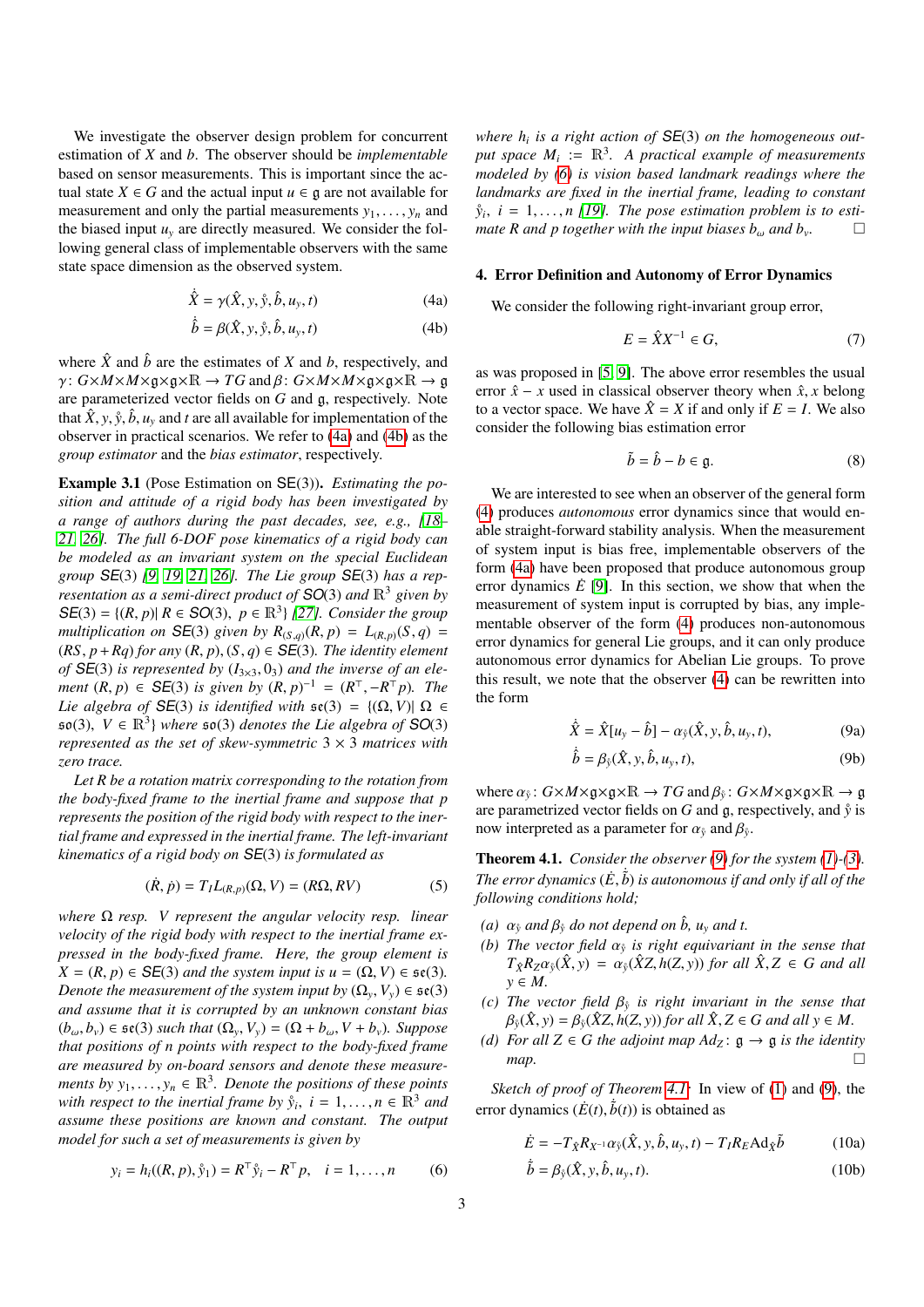Sufficiency of [\(a\)](#page-2-7)[-\(d\)](#page-2-8) for autonomy of the error dynamics follows by direct evaluation. Conversely, assume that the error dynamics are autonomous and functions  $F_{\hat{y}}: G \times \mathfrak{g} \to TG$  and  $H_{\hat{y}}$ :  $G \times \mathfrak{g} \rightarrow \mathfrak{g}$  exist such that the right hand sides of [\(10a\)](#page-2-9) resp. [\(10b\)](#page-2-10) equal  $F_\nu(E, \tilde{b})$  resp.  $H_\nu(E, \tilde{b})$  for all  $X, \hat{X} \in G$ , *y* ∈ *M*,  $\hat{b}$ ,  $u_y$  ∈ g. Using the invariance of *E* =  $\hat{X}X^{-1}$  and  $\tilde{b} - \hat{b} - b$  with respect to the transformations  $(\hat{X}X) \rightarrow (\hat{X}ZX)$  $\tilde{b} = \hat{b} - b$  with respect to the transformations  $(\hat{X}, X) \mapsto (\hat{X}Z, XZ)$ and  $(\hat{b}, b) \mapsto (\hat{b} + d, b + d)$  for all  $Z \in G$  and  $d \in \mathfrak{a}$ , respectively, necessity of [\(a\)](#page-2-7)[-\(d\)](#page-2-8) follows by carefully analyzing dependence on and independence of variables.

Remark 4.2. *If G is a real, finite-dimensional, connected Lie group then condition [\(d\)](#page-2-8) of Theorem [4.1](#page-2-0) implies that G is Abelian [\[28,](#page-7-24) Proposition 1.91]. By the structure theorem for connected Abelian Lie groups [\[27,](#page-7-23) Proposition III.6.4.11], this* means that  $G$  is isomorphic to a product  $\mathbb{R}^n\times (\mathsf{S}^1)^m$  where  $\mathbb{R}^n$  is *additive and* (S 1 ) *<sup>m</sup> denotes the m-dimensional torus. This class of Lie groups is far more specific than the Lie groups that are encountered in many practical applications. For robotics applications, the Lie groups typically considered are* SO(3) *and* SE(3) *both of which are non-Abelian. Theorem [4.1](#page-2-0) in particular implies that all implementable geometric bias estimators on* SO(3) *and* SE(3) *proposed in the literature produce nonautonomous standard error dynamics (see [\[13\]](#page-7-10) and [\[19\]](#page-7-17)).*

#### <span id="page-3-2"></span>5. Observer Design and Analysis

We propose the following implementable group estimator,

$$
\dot{\hat{X}} = \hat{X}[u_{y} - \hat{b}] - K_{\hat{y}}(\hat{X}, y, \hat{b}, u_{y}, t)[D_{1}\phi_{\hat{y}}(\hat{X}, y)], \qquad (11)
$$

with  $\hat{X}(t_0) = \hat{X}_0$  where  $\phi_{\hat{y}}: G \times M \to \mathbb{R}^+$  is a  $C^2$  cost function. Denote  $\hat{X}(y) \in T^*G$  denotes the differential of  $\phi_{\hat{y}}$  with tion,  $D_1\phi_{\hat{y}}(\hat{X}, y) \in T_{\hat{X}}^*G$  denotes the differential of  $\phi_{\hat{y}_i}$  with respect to its first argument evaluated at the point  $(\hat{X}, y)$  and *K*<sub>*y*</sub></sub>( $\hat{X}$ ,  $y$ ,  $\hat{b}$ ,  $u_y$ ,  $t$ ) is a linear *gain mapping* from  $T_A^*G$  to  $T_{\hat{X}}G$ .<br>Note that  $\hat{v}$  is considered to be a parameter for  $K_2$  and  $\phi$ . The Note that  $\hat{y}$  is considered to be a parameter for  $K_{\hat{y}}$  and  $\phi_{\hat{y}}$ . The above group estimator matches the structure of (9a) where the above group estimator matches the structure of [\(9a\)](#page-2-11) where the innovation  $\alpha_{\hat{y}}$  is generated by applying the gain mapping  $K_{\hat{y}}$  to the differential D.  $\phi_{\hat{y}}$  By Theorem 4.1, we already know that the differential  $D_1\phi_{\hat{y}}$ . By Theorem [4.1,](#page-2-0) we already know that the above estimator cannot produce autonomous error dynamthe above estimator cannot produce autonomous error dynamics for a general Lie group. Hence, there is no reason to omit the arguments  $\hat{b}$ ,  $u<sub>y</sub>$  and *t* of the gain mapping. If the gain mapping  $K_{\hat{y}}$  is symmetric positive definite and independent of  $\hat{b}$ ,  $u_y$  and t the above group estimator simplifies to the gradient-like and *t*, the above group estimator simplifies to the gradient-like observers proposed in [\[9\]](#page-7-5) for the bias free case, and in [\[12\]](#page-7-8) for the case including bias.

We consider the following bias estimator,

$$
\dot{\hat{b}} = \Gamma \circ T_I L_{\hat{X}}^* [\mathcal{D}_1 \phi_{\hat{y}}(\hat{X}, y)], \quad \hat{b}(t_0) = \hat{b}_0, \quad (12)
$$

where  $T_I L^*_{\hat{X}}: T^*_{\hat{X}}G \to \mathfrak{g}^*$  is the dual of the map  $T_I L_{\hat{X}}$  (see Sec-tion [2\)](#page-1-0) and  $\Gamma: \hat{\mathfrak{g}}^* \to \mathfrak{g}$  is a constant gain mapping.

We will require the following assumptions for statement of results.

(A1) Lie group *G* has a faithful representation as a finitedimensional matrix Lie group. That is, there exist a positive integer *m* and an injective Lie group homomorphism  $\Phi: G \to \mathsf{GL}(m)$  into the group  $\mathsf{GL}(m)$  of invertible  $m \times m$ matrices. Note that  $\Phi(G)$  is a matrix subgroup of  $GL(m)$ .

- $(A2)$  [*boundedness conditions*]  $u^{-1}$ , *u* and  $K(\hat{X}, y, \hat{b}, u_y, t)$  are bounded along the system trajectories.
- (A3)  $\left[$ *differentiability conditions* $\left[$  $\dot{u}(t)$ *, the first differentials of*  $h_i(X, \hat{y}_i)$  and  $K(\hat{X}, y, \hat{b}, u_y, t)$ , as well as the first and the sec-ond differential<sup>[1](#page-3-3)</sup> of  $\phi(\hat{X}, y)$  with respect to all of their arguments are bounded along the system trajectories.

<span id="page-3-0"></span>Theorem 5.1. *Consider the observer [\(11\)](#page-3-4)-[\(12\)](#page-3-5) for the system [\(1\)](#page-1-2)-[\(3\)](#page-1-3). Suppose that assumptions [\(A1\), \(A2\)](#page-3-5) and [\(A3\)](#page-3-5) hold. Assume moreover that the gain mappings K and* Γ*, and the cost function* φ *satisfy the following properties;*

- <span id="page-3-7"></span>*(a) The gain mapping*  $K_{\hat{y}}$ :  $T_{\hat{X}}^*G \to T_{\hat{X}}G$  *is uniformly positive definite (not necessarily symmetric). That is, there exist positive constants k and*  $\overline{k}$  *and a continues vector norm* |*a I*<sub>∗</sub><sup>\*</sup> $\sqrt{x}$ *G* such that for all  $v^* \in T^*_{\hat{X}}$ *G* we have  $\underline{k}|v^*|^2 \le$ |  $v^* [K_{\hat{y}}(\hat{X}, y, \hat{b}, u_y, t)[v^*]] \leq \overline{k}|v^*|^2$ .<br>The gain mapping  $\Gamma$ :  $\hat{x}^* \rightarrow \hat{z}$  is a |
- <span id="page-3-10"></span>*(b) The gain mapping* Γ: g <sup>∗</sup>→g *is symmetric positive definite.*
- <span id="page-3-6"></span>(c) The cost  $\phi_{\hat{y}}$  is right invariant, that is  $\phi_{\hat{y}}(\hat{X}Z, h(Z, y)) =$ <br>  $\phi(\hat{X} y)$  for all  $\hat{X} Z \in G$  and all  $y \in M$  $\phi(\hat{X}, y)$  *for all*  $\hat{X}, Z \in G$  *and all*  $y \in M$ .
- <span id="page-3-8"></span>*(d) The cost*  $\phi_{\hat{y}}(., \hat{y})$ :  $G \to \mathbb{R}^+, E \mapsto \phi_{\hat{y}}(E, \hat{y})$  *is locally positive definite around*  $E = I$  and *it has an isolated critical itive definite around E* = *I and it has an isolated critical point at*  $E = I$ .

<span id="page-3-4"></span>*Then the error dynamics*  $(\dot{E}, \dot{\tilde{b}})$  *is uniformly locally asymptoti-cally stable at*  $(I, 0)$ *cally stable at*  $(I, 0)$ *.*  $\Box$ 

*Sketch of proof of Theorem [5.1:](#page-3-0)* Using [\(1\)](#page-1-2), [\(11\)](#page-3-4), [\(12\)](#page-3-5), and employing [\(c\),](#page-3-6) the observer error dynamics are obtained as

$$
\dot{E} = -T_{\hat{X}} R_{X^{-1}} \circ K_{\hat{Y}}(.) \circ T_{\hat{X}} R_{X^{-1}}^*[D_1 \phi_{\hat{Y}}(E, \hat{Y})] - T_I L_E A d_X[\tilde{b}].
$$
 (13)

<span id="page-3-11"></span><span id="page-3-9"></span>
$$
\dot{\tilde{b}} = \Gamma \circ \mathrm{Ad}_{X}^{*} \circ T_{I} L_{E}^{*}[\mathrm{D}_{1} \phi_{\hat{y}}(E, \hat{y})]. \tag{14}
$$

Using the Lyapunov function candidate  $\mathcal{L}(E, \tilde{b}) = \phi_{\tilde{v}}(E, \tilde{y}) +$  $\frac{1}{2}\Gamma^{-1}[\tilde{b}][\tilde{b}]$ , one can show that  $\dot{L}(E, \tilde{b}) = -D_1\phi_{\tilde{y}}(E, \tilde{y})[T_{\tilde{X}}R_{X^{-1}}\circ$ <br> $K_{\tilde{b}}(x) \circ T_{\tilde{b}}R_{X^{-1}}\circ$  [D,  $\phi_{\tilde{b}}(E, \tilde{y})$ ]] which by (3) is negative semi-defi- $K_{\hat{y}}(.) \circ T_{\hat{X}} R_{X^{-1}}^*[\mathbf{D}_1 \phi_{\hat{y}}(E, \hat{y})]$ ] which, by [\(a\),](#page-3-7) is negative semi definite. Embedding the Lie group G into  $\mathbb{R}^{m \times m}$  using Assumption nite. Embedding the Lie group *G* into R*m*×*<sup>m</sup>* using Assumption [\(A1\),](#page-3-5) adopting the proofs of [\[29,](#page-7-25) Theorem 4.8], and resorting to [\(d\)](#page-3-8) yields uniformly stability of the equilibrium  $(E, \tilde{b}) = (I, 0)$ . Similarly, adopting the proof of [\[29,](#page-7-25) Theorem 8.4] yields convergence of  $E$  to  $I$ . Convergence of  $\ddot{b}$  to 0 follows by invoking Barbalat's lemma, using assumptions [\(A2\)](#page-3-5) and [\(A3\),](#page-3-5) to conclude  $\dot{E}(t) \rightarrow 0$  and by resorting to the error dynamics [\(13\)](#page-3-9). п

<span id="page-3-5"></span>The following theorem proposes additional conditions to guarantee local *exponential* stability of the error dynamics.

<span id="page-3-1"></span>Theorem 5.2. *Consider the observer [\(11\)](#page-3-4)-[\(12\)](#page-3-5) for the system [\(1\)](#page-1-2)-[\(3\)](#page-1-3). Suppose that assumptions [\(A1\)](#page-3-5) and [\(A2\)](#page-3-5) and conditions [\(a\),](#page-3-7) [\(b\)](#page-3-10) and [\(c\)](#page-3-6) of Theorem [5.1](#page-3-0) hold. Assume moreover that;*

<span id="page-3-3"></span><sup>&</sup>lt;sup>1</sup>Second differential of  $\phi$  is either in the sense of embedding the Lie group into R*m*×*<sup>m</sup>* or in the sense of employing a Riemannian metric.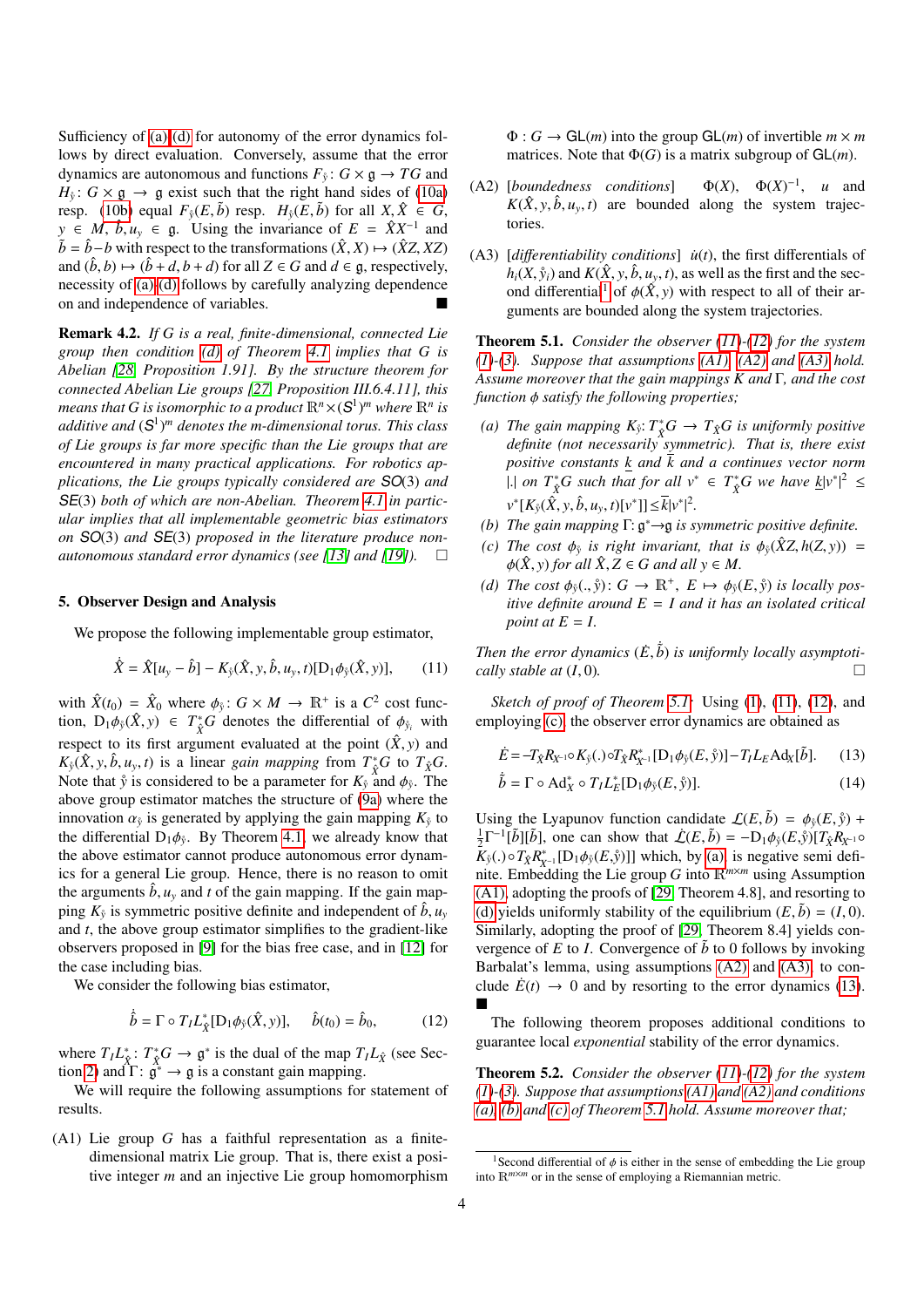- <span id="page-4-2"></span>*(d)*  $D_1\phi_{\hat{y}}(I, \hat{y}) = 0$  *and Hess*<sub>1</sub> $\phi_{\hat{y}}(I, \hat{y}) : \mathfrak{g} \to \mathfrak{g}^*$  *is symmetric nositive definite positive definite.*
- <span id="page-4-3"></span>*(e) The condition number of*  $\Phi(X(t))$  *is bounded for all t*  $\geq t_0$  $(uniformly in t<sub>0</sub>).$

*Then, the error dynamics*  $(E(t), \tilde{b}(t))$  *is uniformply locally ex-*<br>popentially stable at (1,0) *ponentially stable at* (*I*, 0)*.*

*Sketch of proof of Theorem [5.2:](#page-3-1)* Define  $\epsilon, \delta \in \mathfrak{g}$  as the first order approximation of  $E$  and  $\tilde{b}$ , respectively, and linearize the error dynamics  $(13)-(14)$  $(13)-(14)$  $(13)-(14)$  around  $(I, 0)$  by neglecting all terms of quadratic or higher order in  $(\epsilon, \delta)$ . Choose a basis for g and its right translation for  $T_XG$  and choose the corresponding dual bases for  $\mathfrak{g}^*$  and  $T^*_{X}G$ , respectively. Obtain the matrix representation of the linearized error dynamics. Denote by  $[\![\epsilon]\!]$ ,  $[\![\delta]\!]$ the representation of the vectors  $\epsilon$ ,  $\delta$  with respect to the standard basis of g and employ the change of coordinates  $\bar{\epsilon} := L[\![\epsilon]\!]$ and  $\bar{\delta} := L^{-\top}[\![\delta]\!]$  where  $L^{\top}L$  is the Cholesky decomposition of the man  $\Gamma: \sigma^* \to \sigma$  with respect to the matrix representation of the map  $\Gamma: \mathfrak{g}^* \to \mathfrak{g}$  with respect to the above bases. The error dynamics  $(\dot{\vec{\epsilon}}, \dot{\vec{\delta}})$  has the parameter-<br>ized linear time-varying form discussed extensively in the litized linear time-varying form discussed extensively in the literature [\[30](#page-7-26)[–32\]](#page-7-27). Using [\(d\)](#page-4-2) and [\(e\)](#page-4-3) and invoking [\[32,](#page-7-27) Theorem 1], the equilibrium  $(0, 0)$  of the error dynamics  $(\dot{\epsilon}, \dot{\delta})$  (and hence  $(\dot{\epsilon}, \dot{\delta})$ ) is uniformly exponentially stable which implies that the  $(\dot{\epsilon}, \dot{\delta})$ ) is uniformly exponentially stable which implies that the equilibrium  $(I, 0)$  of the nonlinear error dynamics  $(13)-(14)$  $(13)-(14)$  $(13)-(14)$  is uniformly locally exponentially stable [\[29,](#page-7-25) Theorem 4.15].

<span id="page-4-4"></span>Remark 5.3. *For the stability analysis, we assume that G allows a matrix Lie group representation (by assumption [\(A1\)\)](#page-3-5). Nevertheless, the actual formulas of the proposed observer [\(11\)](#page-3-4)-[\(12\)](#page-3-5) can be computed without requiring any matrix structure for the Lie group, owing to the representation-free formulation of the proposed observer. We only require the matrix Lie group representation of G to interpret the boundedness conditions on*  $\Phi(X)$ ,  $\Phi(X^{-1})$ *, and cond*( $\Phi(X)$ )*. We will illustrate this point further with an example in section [7.](#page-5-0) Boundedness of*  $\Phi(X(t))$  and  $\Phi(X^{-1}(t))$  are usually mild conditions in practice. *Moreover, it is easy to verify that cond*(*X*(*t*)) *is bounded (uniformly in t*<sub>0</sub>) *if*  $\Phi(X(t))$  *and*  $\Phi(X^{-1}(t))$  *are bounded (uniformly in t*0*). For the special case where the considered Lie group is* SO(3)*, all of these boundedness conditions are satisfied automatically since we have*  $\|\Phi(X(t))\|_F^2 = tr(\Phi(X)^\top \Phi(X)) =$  $tr(I_{3\times3}) = 3$  *for all*  $X \in SO(3)$ *. In section [7,](#page-5-0) we interpret the boundedness requirements for the Lie group*  $SE(3)$  *as well.*  $\square$ 

It is possible to replace the requirement for boundedness of  $\Phi(X(t))$ ,  $\Phi(X^{-1}(t))$ , and cond( $\Phi(X(t))$ ) respectively with the boundedness of  $\Phi(\hat{X}(t))$ ,  $\Phi(\hat{X}^{-1}(t))$ , and cond( $\Phi(\hat{X}(t))$  in Theorems [5.1](#page-3-0) and [5.2](#page-3-1) and still prove the same stability results. Boundedness conditions on  $\hat{X}$  are always verifiable in practice.

Theorem [5.1](#page-3-0) does not necessarily require a *symmetric* gain mapping  $K_{\hat{y}}$ . Also, we do not impose any invariance condition on this gain mapping. Condition [\(a\)](#page-3-7) of Theorem [5.1](#page-3-0) only requires the symmetric part of  $K_{\hat{y}}$ , denoted by  $K_{\hat{y}}^s$ , to be uniformly positive definite. Considering a basis for  $T_{\hat{X}}G$  and the corresponding dual basis for  $T^*_{\hat{X}}G$ , condition [\(a\)](#page-3-7) of Theorem [5.1](#page-3-0) implies that the matrix representation of  $K_3^s(.)$ :  $T_A^*G \to T_{\hat{X}}G$  with respect to these bases is uniformly symmetric positive defwith respect to these bases is uniformly symmetric positive definite. In practice, we will use this property to design a suitable gain mapping and obtain the innovation term of the observer. We will illustrate this method with an example in Section [7.](#page-5-0)

Condition [\(d\)](#page-3-8) of Theorem [5.1](#page-3-0) is milder than condition [\(d\)](#page-4-2) of Theorem [5.2](#page-3-1) or similar conditions imposed in [\[9\]](#page-7-5) and [\[12\]](#page-7-8). This allows the choice of much larger class of cost functions to generate innovation terms that guarantee the asymptotic stability of error dynamics.

In the special case where  $K_{\hat{y}}$  is uniformly symmetric positive definite and is independent of the arguments  $\hat{b}$ ,  $u<sub>y</sub>$  and *t*, the term  $K_{\hat{y}}(\hat{X}, y)[D_1\phi_{\hat{y}}(\hat{X}, y)]$  simplifies to grad<sub>1</sub> $\phi_{\hat{y}}(\hat{X}, y)$  where  $\text{grad}_1$  denotes the gradient with respect to the Riemannian metric on *G* induced by the gain mapping. In this case, the ob-server [\(11\)](#page-3-4)-[\(12\)](#page-3-5) simplifies to the gradient-like observer dis-cussed in [\[12,](#page-7-8) equations (7)-(8)] where the gain mapping  $\Gamma$ is a scalar, or the observer of [\[9\]](#page-7-5) for the bias-free case. If in addition we assume that  $K_{\hat{y}}$  satisfies the invariance condition  $T_{\hat{X}}R_{Z} \circ K_{\hat{y}}(\hat{X}, y) \circ T_{\hat{X}}R_{Z}^{*} = K_{\hat{y}}(\hat{X}Z, h(Z, y))$ , the induced Rieman-<br>nian metric on G would be right-invariant. In this case, the error nian metric on *G* would be right-invariant. In this case, the error dynamics [\(13\)](#page-3-9)-[\(14\)](#page-3-11) correspond to the perturbed gradient-like error dynamics given by [\[12,](#page-7-8) equations (17)-(18)]. The larger class of gain mappings together with the the larger class of cost functions proposed in this paper ensures that the proposed observer allows a much larger class of observers comparing to the authors' previous work [\[9,](#page-7-5) [11,](#page-7-6) [12\]](#page-7-8). The discussion presented here shows also that a non-invariant Riemannian metric can be employed for the bias-free case to design the innovation term of the gradient-like observers in [\[9,](#page-7-5) [11,](#page-7-6) [12\]](#page-7-8). In this case, the resulting error dynamics would be stable as long as the conditions on the cost function are satisfied, but the error dynamics would be non-autonomous. Non-invariant gains also lead to observers that are not symmetry-preserving in the sense of [\[7\]](#page-7-9).

### <span id="page-4-1"></span>6. Constructing Invariant Cost Functions on Lie Groups

In Section [5,](#page-3-2) we propose the observer  $(11)-(12)$  $(11)-(12)$  $(11)-(12)$  that depend on the differential of the cost function  $\phi_{\hat{y}}: G \times M \to \mathbb{R}^+$  as its innovation term. The cost function  $\phi_{\hat{y}}$  must be right invariant innovation term. The cost function  $\phi$ <sup>*\**</sup> must be right invariant, and it should satisfy condition [\(d\)](#page-3-8) of Theorem [5.1](#page-3-0) (or condition [\(d\)](#page-4-2) of Theorem [5.2\)](#page-3-1) in order to guarantee asymptotic (or exponential) stability of the observer error. Designing such a cost function can be challenging since *M* is an orbit in the product of different output spaces which can generally be a complicated manifold. In this section, based on the idea presented in [\[5\]](#page-7-2), we propose a method for constructing a suitable cost function  $\phi_{\hat{y}}$  by employing single variable cost functions on the homogeneous output spaces  $M_i$ . Finding a suitable cost function on each output space is usually easy, especially when the output spaces are embedded in Euclidean spaces.

<span id="page-4-0"></span>**Proposition 6.1.** *Suppose*  $f_{\hat{y}_i}^i$ :  $M_i \rightarrow \mathbb{R}^+$ ,  $y_i \mapsto f_{\hat{y}_i}^i(y_i)$  are single variable  $C^2$  cost functions on  $M_i$ ,  $i = 1, ..., n$ . Corresponding to each  $f_{\hat{y}_i}^i$ , construct a cost function  $\phi_{\hat{y}_i}^i$ :  $G \times M_i \rightarrow \mathbb{R}^+$  $u \sin g \phi_{\hat{y}_i}^i(\hat{X}, y_i) := f_{\hat{y}_i}^i(h_i(\hat{X}^{-1}, y_i))$ *. Obtain the cost function*  $\phi_{\hat{y}}(\hat{X}, y) := \sum_{i=1}^n \phi_i$  $\hat{y}_i^i(\hat{X}, y_i)$ .

(a) The cost function  $\phi_{\hat{y}}$  is right invariant in the sense defined<br>in part (c) of Theorem 5.1 *in part [\(c\)](#page-3-6) of Theorem [5.1.](#page-3-0)*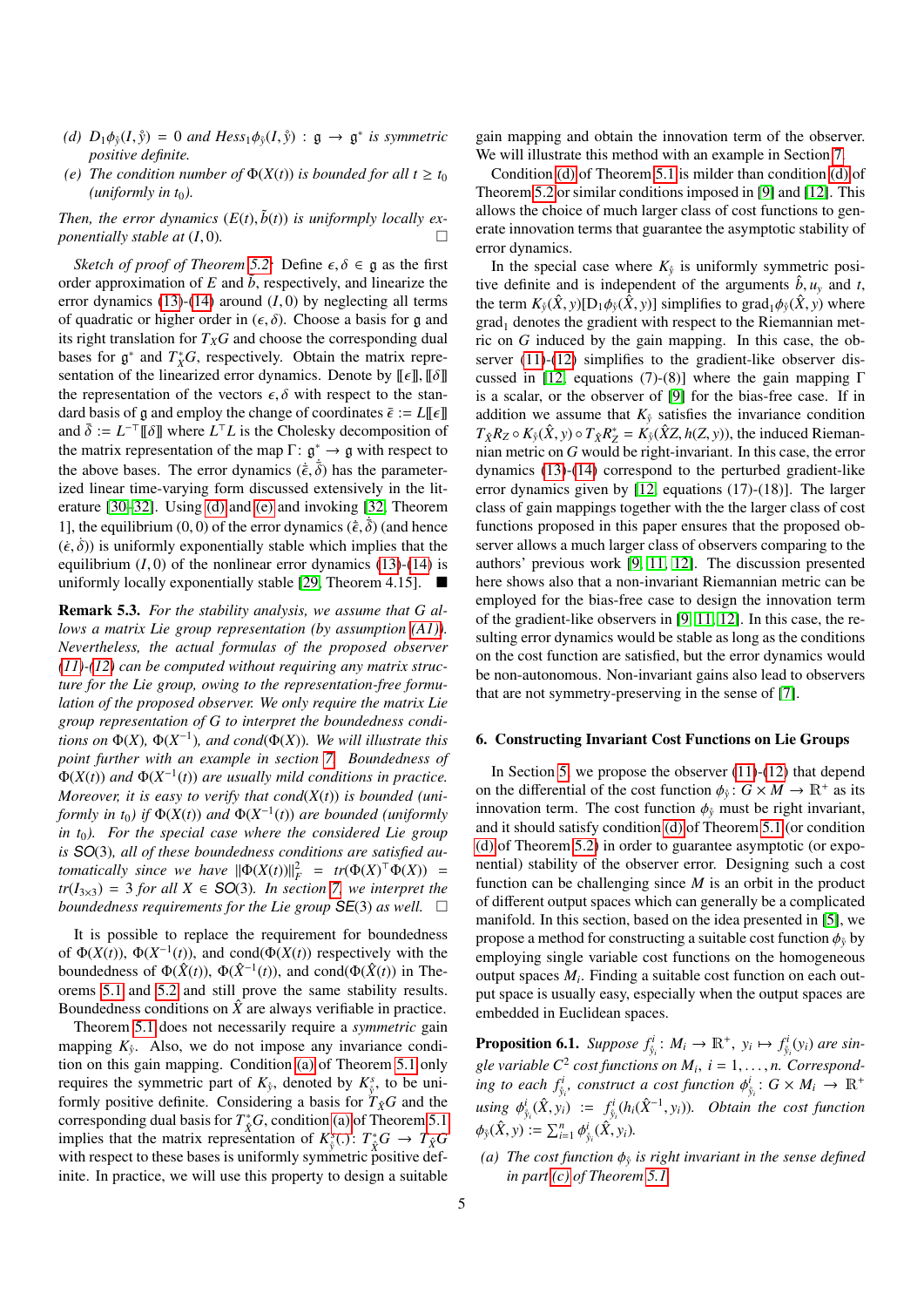- <span id="page-5-1"></span>*(b) Assume that each*  $f_{\hat{y}}^i$ ,  $i = 1, \ldots, n$  *is locally position definite ground*  $\hat{y}_i \in M$  *Assume moreover that tive definite around*  $\hat{y}_i \in M_i$ . Assume moreover that  $\bigcap_{i=1}^n$  *stab*<sub>*hi*</sub>( $\hat{y}_i$ ) = {*I*} *where stab<sub>h</sub>*<sub>*i*</sub>( $\hat{y}_i$ ) *denotes the stabilizer of*  $\hat{y}_i$  *with respect to the action h<sub><i>i*</sub>, defined by stab<sub>h<sub>*i*</sub></sub>( $\hat{y}_i$ ) :=  ${X \in G : h_i(X, \hat{y}_i) = \hat{y}_i}$ *, Then*  $\phi_{\hat{y}}(., \hat{y}) : G \to \mathbb{R}^+$  is locally positive definite around  $I \in G$ *positive definite around*  $I \in G$ .
- <span id="page-5-2"></span>(c) If  $Df_{\hat{y}}^i(\hat{y}_i) = 0$  for all  $i = 1, ..., n$  then  $D_1\phi_{\hat{y}}(I, \hat{y}) = 0$ . If *additionally the Hessian operators*  $Hess f_{\hat{y}_i}^i(\hat{y}_i)$ *:*  $T_{\hat{y}_i} M_i \rightarrow$  $T_{\hat{y}_i}^* M_i$  are symmetric positive definite for all  $i = 1, ..., n$ <br>  $T_{\hat{y}_i}^* M_i \subset T_{\hat{y}_i}^*$   $\mathcal{F}_{\hat{y}_i}^* M_i \subset T_{\hat{y}_i}^*$   $\mathcal{F}_{\hat{y}_i}^* M_i \subset T_{\hat{y}_i}^*$   $\mathcal{F}_{\hat{y}_i}^* M_i \subset T_{\hat{y}_i}^*$  $\lim_{t \to \infty} \int_{t=1}^{n} T_I$ *stab*<sub>*h*<sub>*i*</sub></sub> $(\hat{y}_i) = \{0\}$ *, then Hess*<sub>1</sub> $\phi_{\hat{y}}(I, \hat{y})$  *is symmetric positive definite.*

Proof of Proposition [6.1](#page-4-0) is omitted due to space limitations but it can be obtained by proper adaptation of the proof of [\[5,](#page-7-2) Lemma 3]. Proposition [6.1](#page-4-0) suggests a systematic method to construct a cost function which satisfies the requirements of Theorem [5.1](#page-3-0) or Theorem [5.2.](#page-3-1) The differential of this function can be employed to design the innovation term of the observer. We will illustrate this method with an example in section [7.](#page-5-0)

The method proposed by Proposition [6.1](#page-4-0) to construct the cost function  $\phi_{\hat{y}}$  is basically different from the one presented in [\[12,](#page-7-8) **Proposition** 2]. The method proposed in [12] employs inveri-Proposition 2]. The method proposed in [\[12\]](#page-7-8) employs invariant cost functions on  $M_i \times M_i$  while the method presented here only requires single variable cost functions on each *M<sup>i</sup>* . Implementability of the proposed observer in [\[12\]](#page-7-8) is guaranteed when the homogeneous output spaces are reductive. The method presented in this paper guarantees the implementability of resulting observer without imposing any reductivity condition.

The condition  $\bigcap_{i=1}^n \text{stab}_{h_i}(\hat{y}_i) = \{I\}$  (imposed in part [\(b\)](#page-5-1) of Proposition [6.1\)](#page-4-0) is sufficient to ensure  $\bigcap_{i=1}^{n} T_{I} \text{stab}_{h_{i}}(\hat{y}_{i}) = \{0\}$ (imposed in part [\(c\)](#page-5-2) of the Proposition). This condition can be interpreted as an observability criterion. In particular, for the attitude estimation problem with vectorial measurements, this condition is equivalent to the availability of two or more noncollinear reference vectors [\[12\]](#page-7-8). As will be discussed in the next section, for the pose estimation problem with landmark measurements, this condition corresponds to the availability of three or more landmarks which aren't located on the same line.

The method presented in this paper suits the systems with constant reference outputs. Time varying reference outputs have been investigated in [\[14,](#page-7-28) [17,](#page-7-11) [33,](#page-7-29) [34\]](#page-7-30) for attitude estimation problem on SO(3). Nevertheless, in most practical cases, the reference outputs are approximately constant [\[13,](#page-7-10) [15,](#page-7-31) [19\]](#page-7-17) and the proposed observer design methodology applies.

# <span id="page-5-0"></span>7. Example: Pose Estimation Using Biased Velocity Measurements

Recalling the pose estimation problem discussed in Example [3.1,](#page-2-12) here we employ our observer [\(11\)](#page-3-4)-[\(12\)](#page-3-5) to derive the pose estimators proposed in [\[20\]](#page-7-18) and [\[19\]](#page-7-17) and we generalize them.

Apart from the semi-direct product representation of SE(3) discussed in Example [3.1,](#page-2-12) it is known that SE(3) has also a matrix Lie group representation as a subgroup of GL(4) (see e.g. [\[20\]](#page-7-18)). We use this matrix Lie group representation only to interpret the required boundedness conditions (see Assumption [\(A2\)\)](#page-3-5) but we employ the semi-direct product representation to homomorphism  $\Phi$  which maps an element  $(R, p) \in SE(3)$  to its corresponding matrix representation in  $GL(4)$  is given by;  $\Phi$ :  $(R, p) \mapsto \begin{bmatrix} R & p \\ 0 & 1 \end{bmatrix}$ . The Frobenius norm of  $\Phi((R, p)) \in \text{GL}(4)$ is given by  $\|\Phi((R, p))\|^2 = \text{tr}(\Phi((R, p))^T \Phi((R, p))) = 4 + ||p||^2$ .<br>Hence  $\Phi((R(t), p(t)))$  is bounded if  $p(t)$  is bounded. Similarly Hence,  $\Phi((R(t), p(t)))$  is bounded if  $p(t)$  is bounded. Similarly, one can verify that  $\Phi((R(t), p(t)))^{-1}$  and cond $((R(t), p(t)))$  are bounded (uniformly in  $t_0$ )) bounded (uniformly in  $t_0$ ) if  $p(t)$  is bounded (uniformly in  $t_0$ ). This characterizes the boundedness conditions imposed by As-sumption [\(A2\)](#page-3-5) and part [\(e\)](#page-4-3) of Theorem [5.2.](#page-3-1)

derive the observer formulas (see remark [5.3\)](#page-4-4). The Lie group

From here after, we only consider the semi-direct product representation of SE(3)  $\simeq$  SO(3)  $\times$  R<sup>3</sup>. We aim to employ the observer developed in section [5](#page-3-2) and use the guidelines presented in section [6](#page-4-1) to design an observer to estimate the pose  $X = (R, p)$  and the bias  $b = (b_{\omega}, b_{\nu})$ . Let us first evaluate the observability condition imposed by part [\(b\)](#page-5-1) and [\(c\)](#page-5-2) of Proposition [6.1.](#page-4-0) We have  $\bigcap_{i=1}^{n} \text{stab}_{h_i}(\hat{y}_i) = \{(R, p) \in \text{SE}(3) : R^{\top} \hat{y}_i - R^{\top} p = 0\}$ <br> $\hat{y}_i \quad i = 1, \dots, n! = \{(R, p) \in \text{SE}(3) : R^{\top} p = R^{\top} \hat{y}_i - \hat{y}_i \in R(\hat{y}_i - \hat{y}_i)\}$  $\hat{y}_i, i = 1, ..., n$ } = { $(R, p) \in \text{SE}(3) : R^{\top}p = R^{\top} \hat{y}_i - \hat{y}_i, R(\hat{y}_i - \hat{y}_i) = \hat{y}_i - \hat{y}_i, i = 1, ..., n$  *i + i*) which implies that  $\hat{y}_i = \hat{y}_i$  $y_j$  =  $y_i - y_j$  *i*, *j* = 1, ..., *n*, *i* ≠ *j*} which implies that  $y_i - y_j$  is an eigenvector of *R*. Hence, a necessary and sufficient conis an eigenvector of *R*. Hence, a necessary and sufficient condition which guarantees  $\bigcap_{i=1}^n \text{stab}_{h_i}(\hat{y}_i) = \{ (I_{3\times 3}, 0_3) \}$  (and con-<br>sequently  $\bigcap_{i=1}^n T_{\text{max}}$  stab*<sub>i</sub>*  $(\hat{y}_i) = f(0_2, 0_1)$ ) is the existence of sequently  $\bigcap_{i=1}^n T_{(I,0)}$  stab<sub>*h*i</sub></sub> $(\hat{y}_i) = \{(0_{3\times3}, 0_3)\}\)$  is the existence of at least three reference outputs  $\hat{y}_i$ ,  $\hat{y}_i$ ,  $\hat{y}_i$  such that  $\hat{y}_i - \hat{y}_i$  is not at least three reference outputs  $\hat{y}_i, \hat{y}_j, \hat{y}_k$  such that  $\hat{y}_i - \hat{y}_j$  is not<br>parallel to  $\hat{y}_i - \hat{y}_j$ . Note that this condition is independent of parallel to  $\hat{y}_j - \hat{y}_k$ . Note that this condition is independent of the choice of inertial frame. Specifically, when landmark measurements are employed to provide outputs  $y_i$ ,  $i = 1, \ldots, n$ , this condition is equivalent to the existence of at least three landcondition is equivalent to the existence of at least three landmarks which are not located on the same line [\[19,](#page-7-17) [20\]](#page-7-18).

In order to design the innovation terms of the estimator [\(11\)](#page-3-4)- [\(12\)](#page-3-5), we resort to choose a basis for each tangent space to obtain matrix representations for the linear mappings  $K_{\hat{y}}$ ,  $\Gamma$ ,  $T_I L_{\hat{x}}^*$  and use simple matrix calculus. For the sake of clarity, we denote use simple matrix calculus. For the sake of clarity, we denote the matrix representation of a linear mapping  $F: U \to W$  with respect to the basis {u} for its domain and basis {w} for its codomain by the notation  $[$ [*F*] $]_u^w$ . Also, the  $\mathbb{R}^n$  representation of a vector  $a \in U$  with respect to the basis {u} is denoted by  $[[a]]_u$ . Denote the standard bases of  $\mathbb{R}^3$  and  $\mathfrak{so}(3)$  by {e} and {e<sub>x</sub>}, respectively. Using these bases, one can obtain a standard basis for  $\mathfrak{se}(3)$  denoted by { $\overline{e}$ }. We obtain a basis for  $T_{(\hat{R}, \hat{p})}$ SE(3) using the right translation of { $\bar{e}$ }. Denote this basis of  $\tilde{T}_{(\hat{R},\hat{p})}$ SE(3) by  $\{\bar{e}\hat{X}\}$  and its corresponding dual basis of  $T^*_{(\hat{R}, \hat{p})}$  SE(3) by  $\{(\bar{e}\hat{X})^*\}$ .<br>In order to use Proposition 6.1, we start by designing suit

In order to use Proposition [6.1,](#page-4-0) we start by designing suitable costs  $f_{\hat{y}_i}^i : M_i \to \mathbb{R}^+$ . A simple cost function is constructed by  $f_{\hat{i}}^i(y_i) := \frac{k_i}{2} ||y_i - \hat{y}_i||^2$ ,  $k_i > 0$  where  $||\cdot||$  denotes the Euclidean distance. It is straight forward to verify that  $f_{\hat{y}_i}^i$  satisfies the requirements imposed by part [\(c\)](#page-5-2) of Proposition [6.1,](#page-4-0) i.e.  $Df_{\hat{y}_i}^i(\hat{y}_i) = 0$  and Hess $f_{\hat{y}_i}^i(\hat{y}_i)$  is symmetric positive definite. The cost functions  $\phi^i_{y_i}$ : SE(3)×  $M_i \rightarrow \mathbb{R}^+$ ,  $i = 1, ..., n$  are obtained as  $\phi_{\hat{y}_i}^i(\hat{X}, y_i) = \frac{k_i}{2} ||h_i((\hat{R}, \hat{p})^{-1}, y_i) - \hat{y}_i||^2 = \frac{k_i}{2} ||\hat{R}y_i + \hat{p} - \hat{y}_i||^2$ . Denoting an arbitrary element of  $\mathfrak{se}(3)$  by  $(\hat{\Omega}, \hat{V})$ , we have  $T_{(I,0)}R_{(R,\hat{p})}[(\hat{\Omega}, \hat{V})] = (\hat{\Omega}\hat{R}, \hat{\Omega}\hat{p} + V) \in T_{(\hat{R},\hat{p})}SE(3)$ . One can obtain  $D_1\phi_{\hat{y}}((\hat{R}, \hat{p}), y)$ :  $T_{(\hat{R}, \hat{p})}$ SE(3)  $\rightarrow \mathbb{R}$  as

<span id="page-5-3"></span>
$$
D_1 \phi_{\hat{y}}((\hat{R}, \hat{p}), y)[(\hat{\Omega}\hat{R}, \hat{\Omega}\hat{p} + \hat{V})] = \sum_{i=1}^n k_i \alpha_i^{\top} (\hat{\Omega}\hat{R}y_i + \hat{\Omega}\hat{p} + \hat{V}).
$$
 (15)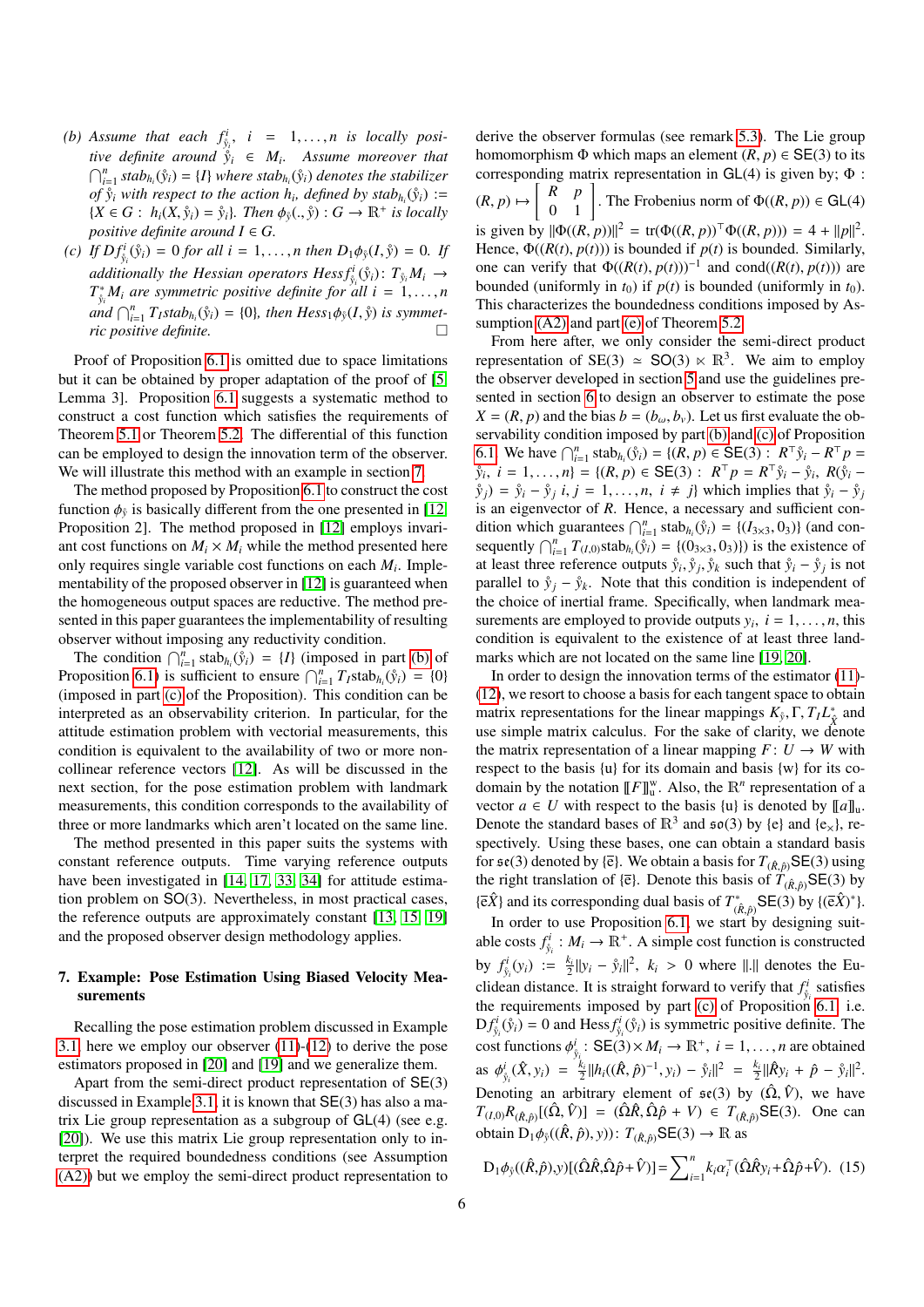where  $\alpha_i := (\hat{R}y_i + \hat{p} - \hat{y}_i) \in \mathbb{R}^3$ . The  $\mathbb{R}^6$  representation of  $D_1 A_2(\hat{X}, y) \in T^* S \mathbb{E}(3)$  is the transpose of the matrix represen- $D_1\phi_{\hat{y}}(\hat{X}, y) \in T^*_{\hat{X}}\mathsf{SE}(3)$  is the transpose of the matrix representation of  $D_1\phi_{\hat{y}}(\hat{X}, y)$ :  $T_{\hat{X}}$ SE(3)  $\rightarrow \mathbb{R}$ , i.e.  $[[D_1\phi_{\hat{y}}(\hat{X}, y)]]_{(\bar{\varepsilon}\hat{X})^*}$  =  $((\llbracket D_1 \phi_{\hat{y}}(\hat{X}, y)) \rrbracket_{\hat{z}\hat{X}}^1)^{\top}$ . Employing [\(15\)](#page-5-3), we obtain

$$
\begin{aligned} \llbracket D_1 \phi_{\hat{y}}(\hat{X}, y) \rrbracket_{\bar{z}\hat{X}}^1 & (16) \\ = \sum_{i=1}^n k_i [-\alpha_i^\top (\hat{R}y_i + \hat{p})_\times, \alpha_i^\top] = \sum_{i=1}^n k_i [\hat{y}_i^\top (\hat{R}y + \hat{p})_\times, \alpha_i^\top] \end{aligned}
$$

where the definition of  $\alpha_i$  is used to simplify the last expres-<br>sion. We choose  $\mathbb{E}K_s(\hat{X} \times \hat{h} u, t)\mathbb{E}(\hat{X} = \text{diag}(k, L_0, k, L_0))$ sion. We choose  $[[K_{\hat{y}}(\hat{X}, y, \hat{b}, u_y, t)]] \overline{c}\hat{X}^*$  = diag( $k_{\omega}I_{3\times3}, k_{\nu}I_{3\times3}$ ) where  $k_{\omega}$ ,  $k_{\nu}$  are positive scalars and ensure that the resulting gain mapping  $K_{\hat{y}}(\hat{X}, y, \hat{b}, u_y, t)$ :  $T^*_{(\hat{R}, \hat{p})} \mathsf{SE}(3) \to T_{(\hat{R}, \hat{p})} \mathsf{SE}(3)$  is<br>uniformly positive definite. Using (16) we have uniformly positive definite. Using  $(16)$  we have

$$
\begin{aligned} [\![K_{\hat{y}}(.)[\![\mathbf{D}_{1}\phi_{\hat{y}}(\hat{X},y)]]\!]_{\bar{\mathbf{c}}\hat{X}} &= [\![K_{\hat{y}}(.)\!]_{(\bar{\mathbf{c}}\hat{X})^{*}}^{\bar{\mathbf{c}}\hat{X}}[\![\mathbf{D}_{1}\phi_{\hat{y}}(\hat{X},y)]\!]_{(\bar{\mathbf{c}}\hat{X})^{*}}\\ &= \left(\sum_{i=1}^{n} k_{i}[k_{\omega}\hat{y}_{i}^{\top}(\hat{R}y_{i}+\hat{p})_{\times},k_{\nu}\alpha_{i}^{\top}]\right)^{\top} \end{aligned} \tag{17}
$$

where the argument  $(\hat{X}, y, \hat{b}, u_y, t)$  of  $K_{\hat{y}}$  has been omitted for brevity. One can employ the chosen basis  $\{\overline{e}\hat{X}\}$  to obtain

$$
K_{\hat{y}}(.)[\mathbf{D}_1 \phi_{\hat{y}}(\hat{X}, y)]
$$
\n
$$
= \sum_{i=1}^n k_i \left( -k_\omega((\hat{R}y_i + \hat{p})_\times \hat{y}_i)_\times \hat{R}, -k_\omega((\hat{R}y_i + \hat{p})_\times \hat{y}_i)_\times \hat{p} + k_\nu \alpha_i \right)
$$
\n(18)

Choosing the gain  $[\![\Gamma]\!]_{\mathfrak{E}^*}^{\overline{\mathfrak{E}}} = \text{diag}(\gamma_\omega I_{3\times 3}, \gamma_\nu I_{3\times 3})$ , we have

$$
\begin{split} &\left[\!\left[\Gamma^{\circ}T_{l}L_{\hat{\chi}}^{*}\!\left[D_{1}\phi_{\hat{y}}(\hat{X}_{,y})\right]\right]\right]_{\overline{e}}=\left[\!\left[\Gamma\right]\!\right]_{\overline{e}}^{\overline{e}}\left(\!\left[\!\left(T_{l}L_{(\hat{R},\hat{p})}\right]\!\right]_{\overline{e}}^{\overline{e}\hat{X}}\right)^{\top}\left[\!\left[D_{1}\phi_{\hat{y}}(\hat{X},y)\right]\!\right]_{(\overline{e}\hat{X})^{*}}\\ &=\begin{bmatrix} \gamma_{\omega}I_{3\times 3} & 0_{3\times 3} \\ 0_{3\times 3} & \gamma_{\nu}I_{3\times 3} \end{bmatrix}\begin{bmatrix} \hat{R} & 0_{3\times 3} \\ \hat{P}_{\times}\hat{R} & \hat{R} \end{bmatrix}^{\top}\begin{bmatrix} -\sum_{i=1}^{n}k_{i}(\hat{R}y_{i}+\hat{p})_{\times}\hat{y}_{i} \\ \sum_{i=1}^{n}k_{i}\alpha_{i} \end{bmatrix}\\ &=\sum_{i=1}^{n}k_{i}\begin{bmatrix} \gamma_{\omega}y_{i\times}(\hat{R}^{\top}\hat{y}_{i}-\hat{R}^{\top}\hat{p}) \\ \gamma_{\nu}\hat{R}^{\top}\alpha_{i} \end{bmatrix}.\end{split}
$$

One can employ the chosen basis  $\{\overline{e}\}\$  to obtain

$$
\Gamma \circ T_I L_{\hat{X}}^* [\mathbf{D}_1 \phi_{\hat{y}}(\hat{X}, y)] = \sum_{i=1}^n k_i (\gamma_\omega(y_{i \times} (\hat{R}^\top \hat{y}_i - \hat{R}^\top \hat{p}))_{\times}, \gamma_\nu \hat{R}^\top \alpha_i) \tag{19}
$$

Using [\(18\)](#page-6-1) and [\(19\)](#page-6-2), the observer is summarized as

$$
\dot{\hat{R}} = \hat{R}(\Omega_y - \hat{b}_\omega) + k_\omega \sum_{i=1}^n k_i ((\hat{R}y + \hat{p})_\times \hat{y}_i)_\times \hat{R}
$$
 (20a)

$$
\dot{\hat{p}} = \hat{R}(V_{y} - \hat{b}_{y}) + \sum_{i=1}^{n} k_{i} (k_{\omega} ((\hat{R}y + \hat{p})_{x} \hat{y}_{i})_{x} \hat{p} - k_{y} (\hat{R}y_{i} + \hat{p} - \hat{y}_{i}))
$$
 (20b)

$$
\dot{\hat{b}}_w = \gamma_\omega \sum_{i=1}^n k_i (y_{i \times} (\hat{R}^\top \hat{y}_i - \hat{R}^\top \hat{p}))_\times
$$
 (20c)

$$
\dot{\hat{b}}_{\nu} = \gamma_{\nu} (\hat{R}^{\top} \hat{p} - \hat{R}^{\top} \hat{y}_i + y_i)
$$
 (20d)

Notice that the resulting observer formulas [\(20a\)](#page-6-3)-[\(20b\)](#page-6-4) do not depend on the chosen basis. Omitting the bias estimator, the group estimator [\(20a\)](#page-6-3)-[\(20b\)](#page-6-4) has a similar form as the gradientlike observer proposed in [\[20,](#page-7-18) equation (35)].

The pose estimator of [\[19\]](#page-7-17) has a different form from [\(20\)](#page-6-5). Here, we derive the observer of [\[19\]](#page-7-17) by choosing different gain mappings and output maps. Similar to [\[19,](#page-7-17) equation (8)], consider the new set of outputs  $z_j$ ,  $j = 1, ..., n$  given by

$$
z_j := \sum_{i=1}^{n-1} a_{ij}(y_{i+1} - y_i), \qquad j = 1, \dots, n-1 \tag{21a}
$$

$$
z_n := -\frac{1}{n} \sum_{i=1}^n y_i.
$$
 (21b)

We assume that  $a_{ij} \in \mathbb{R}$  are such that the matrix  $A := [a_{ij}] \in$ R(*n*−1)×(*n*−1) is full rank. This requirement guarantees that no information is lost by applying the linear transformation [\(21\)](#page-6-6) to the measurements. Substituting  $y_i$  from [\(6\)](#page-2-4) into [\(21\)](#page-6-6) and defining new reference outputs  $\dot{z}_j := \sum_{i=1}^{n-1} a_{ij}(\mathring{y}_{i+1} - \mathring{y}_i)$ ,  $j = 1, \ldots, n-1, \frac{3}{2}, \ldots, -1, \sum_{i=1}^{n} \sum_{i=1}^{n} a_{ij}(\mathring{y}_{i+1} - \mathring{y}_i)$ ,  $j = 1, \ldots, n-1, \frac{3}{2}, \ldots, -1, \sum_{i=1}^{n} a_{ij}(\mathring{y}_{i+1} - \mathring{y}_i)$ 1, ...,  $n - 1$ ,  $\zeta_n = -\frac{1}{n} \sum_{i=1}^n \hat{y}_i$  yields

<span id="page-6-0"></span>
$$
z_j = g_j((R, p), \zeta_j) := R^{\top} \zeta_j, \qquad j = 1, \dots, n-1 \tag{22a}
$$

$$
z_n = g_n((R, p), \hat{z}_n) := R^{\top} \hat{z}_n + R^{\top} p \tag{22b}
$$

where  $g_j$ ,  $j = 1, ..., n$  are right output actions of *G*. Consider the new combined output  $z := (z_1, ..., z_n)$  and the combined the new combined output  $z := (z_1, \ldots, z_n)$  and the combined reference output  $\hat{z} := (\hat{z}_1, \dots, \hat{z}_n)$ . One can show that the necessary and sufficient condition for  $\bigcap_{j=1}^{n}$  stab<sub>g<sub>*j*</sub></sub>( $\dot{z}_j$ ) = {*I*} is the existence of at least two non-collinear reference outputs  $\dot{z}_j$ ,  $\dot{z}_k$ .<br>Assuming that  $A = [a \cdot]$  is invertible, it is straight forward to Assuming that  $A = [a_{ij}]$  is invertible, it is straight forward to show that the above mentioned condition on  $\hat{z}$  is equivalent to the condition on  $\hat{y}$  we derived before.

<span id="page-6-1"></span>We employ the cost functions  $f^j_{\xi}$  $z_j^{i}(z_j) := \frac{k_j}{2}$  $\frac{k_j}{2}$ || $z_j - \hat{z}_j$ ||<sup>2</sup>,  $k_j >$ 0 and we choose the gain mappings  $[[K_{\xi}(\hat{X}, \hat{b}, u_y, t)]]_{(\hat{\xi}\hat{X})^*}^{(\hat{\xi})}$  $diag(k_w I_{3\times3}, k_v I_{3\times3})$  +  $diag(0_{3\times3}, (\hat{R}(\Omega_y - \hat{b}_\omega))_\times)$  and  $[\Gamma]\frac{\bar{e}_\ast}{\bar{e}_\omega}$  = diag( $\alpha, I_{\alpha} \in \mathcal{X}$ ,  $I_{\alpha} \in \mathcal{Y}$ ,  $I_{\alpha}$ ). It is easy to verify that this choice of cost  $diag(\gamma_{\omega}I_{3\times3}, \gamma_{\nu}I_{3\times3})$ . It is easy to verify that this choice of cost functions and gain mappings satisfies the requirements of our method. Notice that  $K_{\zeta}$  is non-symmetric and depends also on  $\Omega_y$  and  $\hat{b}_\omega$  unlike the previous part. In particular, this implies that the observer innovation is not a gradient innovation. Nevertheless, the symmetric part of  $K_{\xi}$  is diag( $k_{w}I_{3\times3}$ ,  $k_{v}I_{3\times3}$ ) which implies that the resulting gain manning  $K_{\xi}$  is uniformly positive implies that the resulting gain mapping  $K_{\xi}$  is uniformly positive definite. Following the same procedure as was done to derive [\(20\)](#page-6-5), we obtain the following observer.

<span id="page-6-7"></span>
$$
\dot{\hat{R}} = \hat{R}(\Omega_y - \hat{b}_\omega) - k_\omega k_n (\hat{p}_{\times \hat{z}_n} + k_\omega \sum_{j=1}^n k_j \hat{R} (\hat{R}^\top \hat{z}_j)_{\times} z_j)_{\times}
$$
 (23a)

<span id="page-6-2"></span>
$$
\dot{\hat{p}} = \hat{R}(V_y - \hat{b}_y) + k_n(k_v I_{3 \times 3} + (\hat{R}(\Omega_y - \hat{b}_\omega))_\times)(\hat{R}z_n - \hat{p} - \hat{z}_n) \n- k_\omega k_n(\hat{p}_\times \hat{z}_n)_\times \hat{p} + k_\omega \sum_{j=1}^n k_j((\hat{R}z_j)_\times \hat{z}_j)_\times \hat{p}
$$
\n(23b)

<span id="page-6-5"></span><span id="page-6-3"></span>
$$
\hat{b}_w = \gamma_\omega k_n \left(\hat{R}^\top \hat{p}_\times (\hat{R}z_n - \hat{p})\right)_\times + \gamma_\omega \sum_{j=1}^n k_j \left((\hat{R}^\top \hat{z}_j)_\times z_j\right)_\times \tag{23c}
$$

$$
\dot{\hat{b}}_v = -\gamma_v k_n \hat{R}^\top (\hat{R}z_n - \hat{p} - \hat{z}_n)
$$
\n(23d)

<span id="page-6-4"></span>In [\[19\]](#page-7-17), it is assumed that the origin of inertial frame is located at the geometric center of the landmarks. In this case we have  $\dot{z}_n = 0$  which simplifies the observer [\(23\)](#page-6-7) to the observer designed in  $[19]^2$  $[19]^2$  $[19]^2$ . Comparing to  $[19]$ , the observer [\(23\)](#page-6-7) has the advantage that it is well-defined even if some of the measurements  $y_i$  are unavailable at some period of time. In this case, the reference output  $\hat{z}_n$  can be recalculated using the reference outputs corresponding to the remaining available measurements. Also, we only require  $A = [a_{ij}]$  to be full rank but [\[19\]](#page-7-17) necessarily requires that  $a_{ij}$  are chosen such that  $[\hat{z}_1, \ldots, \hat{z}_{n-1}][\hat{z}_1, \ldots, \hat{z}_{n-1}]^{\top} = I_{3 \times 3}$ . For practical implementa-<br>tion purpose discrete time representation of the observers could tion purpose, discrete time representation of the observers could be obtained using standard structure preserving numerical integration methods [\[35\]](#page-7-32).

<span id="page-6-8"></span><span id="page-6-6"></span><sup>&</sup>lt;sup>2</sup>Here, the position vector  $p$  is expressed in the inertial frame but in [\[19\]](#page-7-17) the position vector is expressed in the body-fixed frame. One can transform the system of [\[19\]](#page-7-17) to the form presented here using the change of variable  $p \mapsto Rp$ .